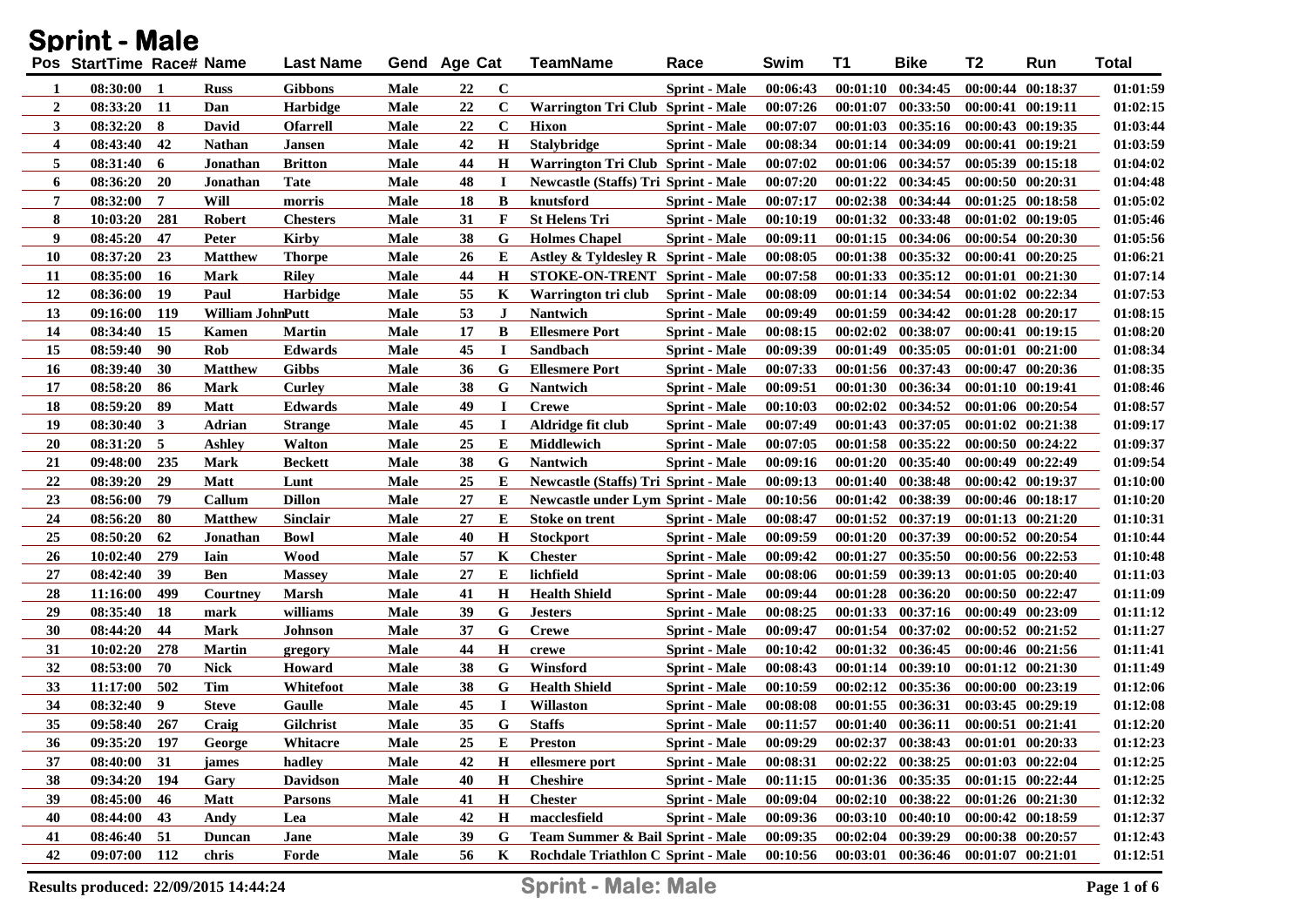|            | Pos StartTime Race# Name              |            |                         | <b>Last Name</b>              |              | Gend Age Cat |                | <b>TeamName</b>                           | Race                                         | Swim                 | <b>T1</b> | <b>Bike</b>                                    | T <sub>2</sub>        | Run                                    | <b>Total</b>         |
|------------|---------------------------------------|------------|-------------------------|-------------------------------|--------------|--------------|----------------|-------------------------------------------|----------------------------------------------|----------------------|-----------|------------------------------------------------|-----------------------|----------------------------------------|----------------------|
| 43         | 08:41:40                              | 36         | <b>Michael</b>          | Hawgood                       | Male         | 20           | C              | <b>Leeds Triathlon Cent Sprint - Male</b> |                                              | 00:11:30             |           | 00:01:26 00:37:54                              |                       | $00:00:57$ $00:21:05$                  | 01:12:52             |
| 44         | 08:45:40                              | 48         | Alan                    | <b>Turner</b>                 | Male         | 56           | K              | <b>Derbyshire</b>                         | <b>Sprint - Male</b>                         | 00:10:27             |           | $00:02:43$ $00:38:02$                          |                       | 00:01:15 00:20:31                      | 01:12:58             |
| 45         | 08:53:20                              | 71         | <b>Sean</b>             | <b>Sanders</b>                | <b>Male</b>  | 45           | $\bf{I}$       | <b>Bradford</b>                           | <b>Sprint - Male</b>                         | 00:09:40             |           | $00:02:53$ $00:35:33$                          | 00:01:20 00:23:32     |                                        | 01:12:58             |
| 46         | 08:52:00                              | 67         | <b>Martin</b>           | <b>Bedwin</b>                 | Male         | 48           | $\bf{I}$       | <b>Stratford Upon Avon Sprint - Male</b>  |                                              | 00:09:26             |           | $00:01:58$ $00:37:21$                          |                       | 00:00:56 00:23:18                      | 01:12:59             |
| 47         | 10:07:20                              | 293        | Colin                   | Gill                          | Male         | 45           | $\mathbf I$    | <b>Thetrimarket</b>                       | <b>Sprint - Male</b>                         | 00:10:52             |           | 00:01:37 00:38:15                              |                       | 00:00:57 00:21:23                      | 01:13:04             |
| 48         | 08:35:20                              | 17         | <b>Antony</b>           | <b>Tibbetts</b>               | Male         | 40           | $\mathbf H$    | <b>Crewe</b>                              | <b>Sprint - Male</b>                         | 00:10:29             |           | 00:02:10 00:39:29                              |                       | 00:01:11 00:20:06                      | 01:13:25             |
| 49         | 10:04:40                              | 285        | <b>Mike</b>             | <b>Knowles</b>                | Male         | 37           | G              | <b>Stafford</b>                           | <b>Sprint - Male</b>                         | 00:10:57             |           | 00:01:43 00:38:29                              |                       | 00:01:06 00:21:12                      | 01:13:27             |
| 50         | 08:55:20                              | 77         | Ian                     | <b>Mossop</b>                 | Male         | 52           | $\bf J$        | Wrexham                                   | <b>Sprint - Male</b>                         | 00:09:33             |           | 00:02:12 00:37:27                              |                       | 00:01:11 00:23:34                      | 01:13:57             |
| 51         | 08:49:40                              | 60         | <b>Richard</b>          | Graybrook                     | Male         | 46           | $\bf I$        | Nantwich                                  | <b>Sprint - Male</b>                         | 00:10:55             |           | 00:01:43 00:37:31                              |                       | 00:00:57 00:23:02                      | 01:14:08             |
| 52         | 09:01:40                              | 96         | <b>Robert DavidRidd</b> |                               | Male         | 67           | M              | <b>Shropshire</b>                         | <b>Sprint - Male</b>                         | 00:10:11             |           | 00:01:35 00:36:53                              |                       | 00:00:55 00:24:36                      | 01:14:10             |
| 53         | 09:05:00                              | 106        | David                   | Law                           | <b>Male</b>  | 48           | $\bf{I}$       | <b>Manchester</b>                         | <b>Sprint - Male</b>                         | 00:09:43             |           | $00:02:20$ $00:40:07$                          | 00:01:12 00:20:51     |                                        | 01:14:13             |
| 54         | 09:11:00                              | 124        | <b>Neil</b>             | <b>Oakes</b>                  | <b>Male</b>  | 35           | G              | <b>Heswall</b>                            | <b>Sprint - Male</b>                         | 00:11:04             |           | 00:01:46 00:39:30                              | 00:01:21 00:20:51     |                                        | 01:14:32             |
| 55         | 08:33:00                              | <b>10</b>  | <b>ANDY</b>             | <b>CHALMERS</b>               | Male         | 52           | $\bf J$        | <b>LEIGH</b>                              | <b>Sprint - Male</b>                         | 00:08:18             |           | 00:01:20 00:37:18                              |                       | 00:00:54 00:26:46                      | 01:14:36             |
| 56         | 09:15:40                              | 138        | <b>Steve</b>            | <b>Rookes</b>                 | <b>Male</b>  | 50           | $\bf J$        | Sandbach                                  | <b>Sprint</b> - Male                         | 00:11:23             |           | 00:02:06 00:38:51                              |                       | 00:01:06 00:21:10                      | 01:14:36             |
| 57         | 09:14:20                              | 134        | Ryan                    | <b>Brand</b>                  | Male         | 29           | E              | Wrexham                                   | <b>Sprint - Male</b>                         | 00:09:37             |           | 00:01:37 00:38:14                              |                       | $00:01:07$ $00:24:02$                  | 01:14:37             |
| 58         | 09:20:20                              | 152        | Callan                  | Rowland                       | Male         | 17           | B              | Warrington                                | <b>Sprint</b> - Male                         | 00:11:23             |           | $00:01:44$ $00:40:24$                          |                       | 00:00:51 00:20:26                      | 01:14:48             |
| 59         | 08:39:00                              | 28         | William                 | Amis                          | <b>Male</b>  | 32           | F              | <b>Moreton</b>                            | <b>Sprint - Male</b>                         | 00:09:01             |           | $00:01:55$ $00:40:10$                          | $00:01:05$ $00:22:41$ |                                        | 01:14:52             |
| 60         | 09:44:00                              | 223        | Dan                     | <b>Peers</b>                  | Male         | 24           | $\mathbf C$    | warrington                                | <b>Sprint</b> - Male                         | 00:10:39             |           | 00:01:53 00:40:25                              |                       | 00:00:58 00:21:00                      | 01:14:55             |
| 61         | 09:00:20                              | 92         | <b>Daniel</b>           | <b>Rees</b>                   | <b>Male</b>  | 56           | K              | <b>Ormskirk</b>                           | <b>Sprint - Male</b>                         | 00:09:37             |           | 00:02:37 00:40:15                              |                       | 00:01:16 00:21:19                      | 01:15:04             |
| 62         | 09:18:20                              | 146        | <b>Matt</b>             | <b>Taylor</b>                 | Male         | 34           | F              | <b>Crewe</b>                              | <b>Sprint</b> - Male                         | 00:11:18             | 00:03:27  | 00:39:40                                       |                       | 00:00:29 00:20:15                      | 01:15:09             |
| 63         | 08:48:00                              | 55         | <b>Mark</b>             | <b>Hadfield</b>               | <b>Male</b>  | 49           | $\blacksquare$ | <b>Team Pi</b>                            | <b>Sprint - Male</b>                         | 00:08:54             | 00:03:09  | 00:38:30                                       |                       | 00:01:34 00:23:04                      | 01:15:11             |
| 64         | 08:50:40                              | 63         | lewis                   | taylor                        | Male         |              |                | richmond                                  | <b>Sprint - Male</b>                         | 00:10:13             |           | 00:01:47 00:39:56                              |                       | 00:00:58 00:22:35                      | 01:15:29             |
| 65         | 08:42:00                              | 37         | Phil                    | <b>Ikin</b>                   | <b>Male</b>  | 39           | G              | <b>Bikes &amp; Beer</b>                   | <b>Sprint</b> - Male                         | 00:08:56             |           | 00:02:28 00:39:44                              |                       | 00:01:01 00:23:40                      | 01:15:49             |
| 66         | 08:40:40                              | 33         | Ian                     | <b>Howell</b>                 | Male         | 47           | $\bf{I}$       | <b>Guilden Sutton</b>                     | <b>Sprint - Male</b>                         | 00:07:57             | 00:02:01  | 00:40:29                                       |                       | 00:01:04 00:24:22                      | 01:15:53             |
| 67         | 08:53:40                              | 72         | <b>Martin</b>           | <b>Phillips</b>               | Male         | 49           | $\bf{I}$       | <b>Martin Phillips</b>                    | <b>Sprint</b> - Male                         | 00:10:37             |           | 00:02:32 00:39:32                              |                       | 00:01:00 00:22:13                      | 01:15:54             |
| 68         | 09:55:20                              | 257        | <b>Matthew</b>          | <b>Robinson</b>               | Male         | 27           | Е              | <b>St helens</b>                          | <b>Sprint</b> - Male                         | 00:10:49             |           | 00:03:08 00:40:28                              |                       | 00:00:46 00:20:52                      | 01:16:03             |
| 69         | 09:29:20                              | 179        | George                  | <b>Kiss</b>                   | Male         | 40           | $\bf H$        | <b>Nantwich</b>                           | <b>Sprint</b> - Male                         | 00:10:18             |           | 00:02:34 00:39:37                              |                       | 00:01:17 00:22:22                      | 01:16:08             |
| 70         | 09:03:00                              | <b>100</b> | Ian                     | <b>Boasman</b>                | Male         | 35           | G              | <b>British Heart Founda Sprint - Male</b> |                                              | 00:10:09             |           | 00:02:33 00:39:23                              |                       | 00:00:47 00:23:25                      | 01:16:17             |
| 71         | 09:22:20                              | 158        | <b>Tim</b>              | <b>Dixon</b>                  | Male         | 34           | $\mathbf{F}$   | <b>Preston</b>                            | <b>Sprint</b> - Male                         | 00:11:06             |           | 00:02:03 00:39:03                              |                       | 00:00:59 00:23:13                      | 01:16:24             |
| 72         | 09:22:00                              | 157        | Andrew                  | Gooda                         | Male         | 52           | $\bf J$        | <b>Chester</b>                            | <b>Sprint</b> - Male                         | 00:11:33             |           | $00:02:12$ $00:41:17$                          |                       | 00:00:39 00:20:46                      | 01:16:27             |
| 73         | 09:45:40                              | 228        | <b>Chris</b>            | <b>Spooner</b>                | Male         | 32           | $\mathbf{F}$   | <b>Stoke-on-Trent</b>                     | <b>Sprint</b> - Male                         | 00:11:15             |           | 00:03:00 00:38:17                              |                       | 00:01:00 00:22:59                      | 01:16:31             |
| 74         | 08:58:40                              | 87         | <b>Patrick</b>          | <b>Henderson</b>              | Male         | 38           | G              | Manchester                                | <b>Sprint - Male</b>                         | 00:09:19             |           | 00:01:56 00:41:26                              |                       | 00:00:55 00:22:58                      | 01:16:34             |
| 75<br>76   | 08:41:20<br>09:25:40                  | 35<br>168  | <b>Austin</b>           | <b>Barton</b>                 | Male         | 22<br>49     | $\mathbf C$    | <b>Crewe</b>                              | <b>Sprint</b> - Male                         | 00:08:00             | 00:01:49  | 00:42:28                                       |                       | 00:01:17 00:23:05<br>00:00:59 00:25:13 | 01:16:39             |
| ${\bf 77}$ | 08:43:20                              | 41         | <b>Nick</b><br>Lee      | <b>Roberts</b><br>Alan Thomas | Male<br>Male |              | $\bf{I}$       | <b>Stockport</b>                          | <b>Sprint</b> - Male<br><b>Sprint</b> - Male | 00:11:07<br>00:09:58 |           | 00:02:16 00:37:04<br>00:02:10 00:43:29         |                       | 00:00:28 00:20:35                      | 01:16:39<br>01:16:40 |
| 78         |                                       | 109        | Anthony                 | <b>Dean</b>                   |              |              | F              | winsford                                  |                                              |                      |           |                                                | 00:00:38 00:23:00     |                                        |                      |
| 79         | 09:06:00<br>10:04:20                  | 284        | <b>Steve</b>            | <b>Marshall</b>               | Male<br>Male | 34<br>52     | $\bf J$        | <b>Telford</b>                            | <b>Sprint - Male</b><br><b>Sprint</b> - Male | 00:10:07<br>00:11:37 |           | $00:01:28$ $00:41:30$<br>$00:03:02$ $00:38:21$ | $00:01:13$ $00:22:37$ |                                        | 01:16:43<br>01:16:50 |
| 80         | 09:18:40                              | 147        | David                   | <b>Argles</b>                 | Male         | 28           | E              | Corwen                                    | <b>Sprint - Male</b>                         | 00:10:55             |           | 00:01:41 00:41:45                              |                       | $00:01:09$ $00:21:22$                  | 01:16:52             |
| 81         | 09:26:40                              | 171        | <b>Darren</b>           |                               | Male         | 37           |                | <b>Huddersfield</b>                       |                                              | 00:10:21             |           | $00:03:25$ $00:43:05$                          |                       | 00:00:56 00:19:13                      | 01:17:00             |
| 82         | 09:12:00                              | 127        | Gavin                   | Reece<br>May                  | Male         | 37           | G<br>G         | Sandbach                                  | <b>Sprint - Male</b><br><b>Sprint - Male</b> | 00:10:31             |           | $00:02:32$ $00:41:03$                          |                       | $00:00:48$ $00:22:14$                  | 01:17:08             |
| 83         | 09:17:20                              | 143        | Julian                  | Evitts                        | Male         | 40           | H              | <b>Chester</b>                            | <b>Sprint - Male</b>                         | 00:10:25             |           | 00:02:32 00:38:16                              |                       | 00:01:19 00:24:54                      | 01:17:26             |
| 84         | 08:58:00                              | 85         | <b>Ben</b>              | <b>Trickett</b>               | Male         | 26           | E              | <b>Nescastle under lyme Sprint - Male</b> |                                              | 00:10:27             |           | $00:02:09$ $00:39:40$                          |                       | 00:02:25 00:22:49                      | 01:17:30             |
| 85         | 09:10:20                              | 122        | keith                   | withey                        | Male         | 50           | J              | moreton                                   | <b>Sprint - Male</b>                         | 00:10:59             |           | $00:01:45$ $00:38:56$                          |                       | 00:01:01 00:24:56                      | 01:17:37             |
| 86         | 09:36:40                              | <b>201</b> | Paul                    | Johnson                       | Male         | 49           | $\bf{I}$       | <b>Velo-M</b>                             | <b>Sprint - Male</b>                         | 00:11:58             |           | $00:02:29$ $00:37:18$                          | $00:01:15$ $00:24:48$ |                                        | 01:17:48             |
|            |                                       |            |                         |                               |              |              |                |                                           |                                              |                      |           |                                                |                       |                                        |                      |
|            | Results produced: 22/09/2015 14:44:39 |            |                         |                               |              |              |                | <b>Sprint - Male: Male</b>                |                                              |                      |           |                                                |                       |                                        | Page 2 of 6          |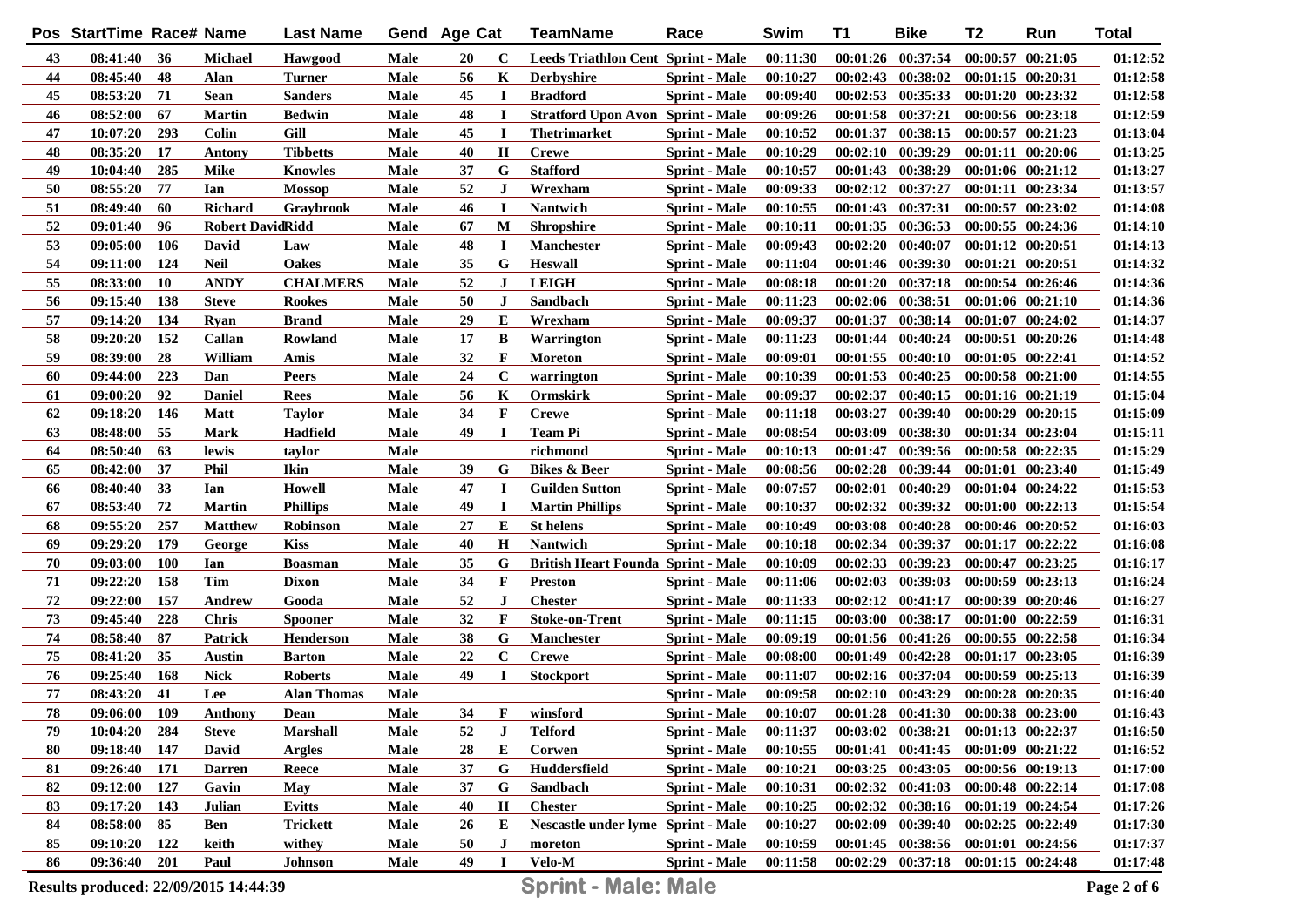|            | Pos StartTime Race# Name |            |                                       | <b>Last Name</b>     |             | Gend Age Cat |              | TeamName                                  | Race                 | Swim     | <b>T1</b> | <b>Bike</b>                         | T <sub>2</sub>        | Run                   | <b>Total</b> |
|------------|--------------------------|------------|---------------------------------------|----------------------|-------------|--------------|--------------|-------------------------------------------|----------------------|----------|-----------|-------------------------------------|-----------------------|-----------------------|--------------|
| 87         | 11:15:40                 | 498        | Richard                               | <b>Barratt</b>       | Male        | 38           | G            | <b>Health Shield</b>                      | <b>Sprint - Male</b> | 00:08:46 |           | $00:02:21$ $00:40:39$               |                       | 00:01:11 00:25:03     | 01:18:00     |
| 88         | 08:47:00                 | 52         | <b>Michael</b>                        | Wright               | Male        | 31           | F            | <b>Alsager</b>                            | <b>Sprint</b> - Male | 00:10:24 |           | $00:01:56$ $00:41:08$               |                       | 00:00:56 00:23:38     | 01:18:02     |
| 89         | 09:02:20                 | 98         | Robert                                | <b>Hulse</b>         | Male        | 41           | $\mathbf H$  | <b>Stoke on Trent</b>                     | <b>Sprint - Male</b> | 00:08:18 |           | $00:02:14$ $00:43:14$               | $00:01:06$ $00:23:17$ |                       | 01:18:09     |
| 90         | 09:00:40                 | 93         | <b>Eamonn</b>                         | Wall                 | Male        | 39           | G            | <b>Jeneam</b>                             | <b>Sprint - Male</b> | 00:11:29 |           | $00:02:13$ $00:40:09$               | 00:01:07 00:23:11     |                       | 01:18:09     |
| 91         | 09:17:00                 | 142        | chris                                 | hutchinson           | Male        | 30           | $\mathbf{F}$ | <b>Bolton</b>                             | <b>Sprint - Male</b> | 00:10:50 |           | $00:03:04$ $00:43:03$               | 00:00:41 00:20:34     |                       | 01:18:12     |
| 92         | 09:46:20                 | 230        | Peter                                 | <b>Marquis-Jones</b> | Male        | 43           | $\mathbf H$  | <b>Crewe</b>                              | <b>Sprint</b> - Male | 00:16:32 |           | $00:02:15$ $00:38:32$               | 00:00:34 00:20:21     |                       | 01:18:14     |
| 93         | 09:47:20                 | 233        | <b>Geoffrey</b>                       | <b>Ofarrell</b>      | Male        | 54           | $\bf J$      | <b>Hixon</b>                              | <b>Sprint</b> - Male | 00:12:01 |           | 00:03:47 00:36:25                   |                       | 00:01:38 00:24:26     | 01:18:17     |
| 94         | 09:06:20                 | <b>110</b> | Marc                                  | <b>Noden</b>         | Male        | 35           | G            | winsford                                  | <b>Sprint</b> - Male | 00:08:36 |           | $00:02:01$ $00:42:13$               | $00:01:05$ $00:24:38$ |                       | 01:18:33     |
| 95         | 09:13:40                 | 132        | <b>Robert</b>                         | <b>Booth</b>         | Male        | 46           | $\bf I$      | <b>Stoke on Trent</b>                     | <b>Sprint</b> - Male | 00:10:10 |           | 00:02:14 00:41:23                   | $00:01:05$ $00:23:46$ |                       | 01:18:38     |
| 96         | 08:57:40                 | 84         | David                                 | <b>Smith</b>         | Male        | 58           | K            | <b>Manchester</b>                         | <b>Sprint</b> - Male | 00:09:39 |           | $00:02:11$ $00:40:19$               | $00:01:15$ $00:25:16$ |                       | 01:18:40     |
| 97         | 08:46:20                 | 50         | <b>Chris</b>                          | <b>Anchors</b>       | Male        | 48           | П            | Stoke-on-trent                            | <b>Sprint</b> - Male | 00:09:30 |           | 00:01:51 00:40:18                   | $00:00:55$ $00:26:11$ |                       | 01:18:45     |
| 98         | 09:04:40                 | 105        | andrew                                | barlow               | Male        | 44           | H            | stoke on trent                            | <b>Sprint</b> - Male | 00:10:00 |           | 00:03:02 00:41:33                   | $00:01:05$ $00:23:06$ |                       | 01:18:46     |
| 99         | 09:15:20                 | 137        | Richard                               | <b>Collins</b>       | Male        | 36           | G            | <b>Willaston</b>                          | <b>Sprint</b> - Male | 00:11:22 |           | 00:02:38 00:38:44                   | $00:00:55$ $00:25:08$ |                       | 01:18:47     |
| 100        | 08:33:40                 | <b>12</b>  | <b>Thomas</b>                         | Penn                 | Male        | 20           | $\mathbf C$  | Nantwich                                  | <b>Sprint</b> - Male | 00:07:52 |           | 00:02:34 00:43:25                   | 00:00:39 00:24:23     |                       | 01:18:53     |
| 101        | 09:35:40                 | 198        | Ian                                   | <b>Tomlinson</b>     | Male        | 55           | K            | <b>Preston</b>                            | <b>Sprint - Male</b> | 00:11:05 |           | 00:01:56 00:40:12                   | $00:01:01$ $00:24:41$ |                       | 01:18:55     |
| 102        | 08:50:00                 | 61         | Gareth                                | Hine                 | Male        | 32           | $\mathbf{F}$ | <b>Alderley Edge</b>                      | <b>Sprint</b> - Male | 00:08:42 | 00:02:07  | 00:41:36                            | $00:00:48$ $00:25:58$ |                       | 01:19:11     |
| 103        | 08:59:00                 | 88         | Richard                               | <b>Albel</b>         | Male        | 36           | G            | <b>Jesters</b>                            | <b>Sprint - Male</b> | 00:10:05 |           | 00:01:41 00:39:49                   |                       | $00:00:51$ $00:26:46$ | 01:19:12     |
| 104        | 08:37:40                 | 24         | <b>Dylan</b>                          | <b>Morrey</b>        | Male        | 35           | G            | stoke on Trent                            | <b>Sprint - Male</b> | 00:12:04 |           | 00:02:22 00:40:28                   | 00:00:51 00:23:29     |                       | 01:19:14     |
| 105        | 08:54:20                 | -56        | <b>Richard</b>                        | <b>Cotterill</b>     | Male        | 35           | G            | <b>North Devon</b>                        | <b>Sprint</b> - Male | 00:10:39 |           | $00:02:53$ $00:41:54$               | 00:01:16 00:22:36     |                       | 01:19:18     |
| 106        | 09:22:40                 | 159        | <b>NEIL</b>                           | <b>CHAPMAN</b>       | Male        | 36           | G            | <b>Laurel Bank</b>                        | <b>Sprint - Male</b> | 00:09:52 |           | 00:02:11 00:41:27                   |                       | 00:00:48 00:25:17     | 01:19:35     |
| 107        | 08:51:00                 | 64         | <b>Steven</b>                         | <b>Slaney</b>        | Male        | 45           | $\mathbf I$  | <b>Blackpool</b>                          | <b>Sprint - Male</b> | 00:09:37 |           | 00:02:41 00:41:03                   | 00:01:35 00:24:41     |                       | 01:19:37     |
| 108        | 09:34:40                 | 195        | Luke                                  | Prett                | Male        | 22           | $\mathbf C$  | <b>Cheshire</b>                           | <b>Sprint - Male</b> | 00:13:47 |           | $00:02:02$ $00:42:31$               | 00:00:51 00:20:39     |                       | 01:19:50     |
| 109        | 08:51:20                 | 65         | <b>MAtthew</b>                        | <b>Ofarrell</b>      | Male        | 16           | A            | <b>Hixon</b>                              | <b>Sprint - Male</b> | 00:07:53 |           | 00:02:31 00:44:24                   | 00:01:32 00:23:34     |                       | 01:19:54     |
| <b>110</b> | 08:34:20                 | 14         | dan                                   | rothschild           | Male        | 39           | G            | <b>Manchester</b>                         | <b>Sprint - Male</b> | 00:07:56 |           | 00:02:03 00:39:45                   | $00:01:05$ $00:29:07$ |                       | 01:19:56     |
| 111        | 08:52:20                 | 68         | <b>Matthew</b>                        | <b>Smith</b>         | Male        | 31           | F            | <b>Hednesford</b>                         | <b>Sprint</b> - Male | 00:09:28 |           | $00:02:01$ $00:40:46$               | 00:01:10 00:26:35     |                       | 01:20:00     |
| 112        | 08:43:00                 | 40         | Robert                                | <b>Williams</b>      | Male        | 58           | K            | Rochdale tri club                         | <b>Sprint - Male</b> | 00:09:11 |           | 00:01:46 00:41:36                   |                       | $00:01:14$ $00:26:20$ | 01:20:07     |
| 113        | 09:23:20                 | <b>161</b> | mark                                  | brammer              | Male        | 40           | $\mathbf H$  | stoke on trent                            | <b>Sprint</b> - Male | 00:11:07 |           | 00:03:10 00:41:23                   |                       | 00:01:21 00:23:22     | 01:20:23     |
| 114        | 09:01:00                 | 94         | kevin                                 | yeates               | Male        | 57           | K            | crewe                                     | <b>Sprint</b> - Male | 00:10:11 |           | 00:01:53 00:42:33                   | $00:00:35$ $00:25:27$ |                       | 01:20:39     |
| 115        | 08:46:00                 | 49         | craig                                 | anchors              | Male        | 24           | $\mathbf C$  | Stoke-on-trent                            | <b>Sprint</b> - Male | 00:09:54 | 00:01:49  | 00:41:28                            |                       | $00:00:43$ $00:27:15$ | 01:21:09     |
| 116        | 09:03:40                 | <b>102</b> | <b>Patrick</b>                        | <b>Malone</b>        | Male        | 27           | E            | <b>Cancer Research UK Sprint - Male</b>   |                      | 00:10:09 | 00:03:00  | 00:44:50                            | 00:01:04 00:22:07     |                       | 01:21:10     |
| 117        | 09:26:20                 | <b>170</b> | <b>Scott</b>                          | Ward                 | Male        | 25           | Е            | <b>Chester Triathlon Cl Sprint - Male</b> |                      | 00:11:28 |           | 00:01:50 00:43:32                   | 00:01:29 00:22:51     |                       | 01:21:10     |
| 118        | 10:03:40                 | 282        | Jason                                 | George               | Male        | 43           | $\mathbf H$  | <b>Cheadle Hulme</b>                      | <b>Sprint</b> - Male | 00:10:46 | 00:04:40  | 00:41:25                            |                       | 00:02:00 00:22:30     | 01:21:21     |
| 119        | 08:55:40                 | 78         | <b>Christopher Shepherd</b>           |                      | Male        | 37           | G            | <b>Manchester</b>                         | <b>Sprint</b> - Male | 00:09:16 |           | $00:02:10$ $00:41:16$               |                       | $00:01:21$ $00:27:28$ | 01:21:31     |
| 120        | 10:08:20                 | 296        | terry                                 | moss                 | Male        | 43           | $\mathbf H$  | rock up and do it                         | <b>Sprint</b> - Male | 00:11:37 |           | 00:04:16 00:42:11                   | $00:01:32$ $00:22:05$ |                       | 01:21:41     |
| 121        | 09:16:20                 | <b>140</b> | Gareth                                | <b>McNally</b>       | Male        | 45           | $\bf{I}$     | <b>Skelmersdale</b>                       | <b>Sprint</b> - Male | 00:10:57 |           | 00:01:44 00:40:21                   |                       | $00:01:02$ $00:27:38$ | 01:21:42     |
| 122        | 09:09:00                 | 118        | Gary                                  | Cookson              | Male        | 40           | $\bf H$      | Winsford                                  | <b>Sprint</b> - Male | 00:10:08 |           | $00:02:17$ $00:41:58$               | $00:01:03$ $00:26:20$ |                       | 01:21:46     |
| 123        | 09:33:20 191             |            | <b>Philip</b>                         | <b>Royles</b>        | Male        | 49           | $\bf{I}$     | Altrincham                                | <b>Sprint - Male</b> | 00:12:18 |           | 00:02:58 00:42:36 00:01:08 00:22:52 |                       |                       | 01:21:52     |
| 124        | 09:35:00                 | 196        | <b>Matt</b>                           | <b>Boot</b>          | Male        | 40           | H            | Cuddington                                | <b>Sprint - Male</b> | 00:11:53 |           | 00:02:41 00:43:07                   |                       | 00:00:48 00:23:26     | 01:21:55     |
| 125        | 09:19:40                 | <b>150</b> | <b>Duncan</b>                         | <b>Morris</b>        | Male        | 48           |              | Nantwich                                  | <b>Sprint - Male</b> | 00:11:53 |           | 00:02:25 00:41:57                   |                       | 00:00:46 00:24:57     | 01:21:58     |
| 126        | 08:57:20                 | 83         | <b>Ashley</b>                         | Gaunt                | Male        | 42           | $\bf H$      | Sandbach                                  | <b>Sprint - Male</b> | 00:09:15 |           | 00:02:28 00:42:49                   |                       | 00:00:59 00:26:42     | 01:22:13     |
| 127        | 09:41:40                 | 216        | Kris                                  | <b>Booth</b>         | Male        | 31           | F            | <b>Bolton</b>                             | <b>Sprint - Male</b> | 00:12:48 |           | $00:02:45$ $00:43:29$               |                       | $00:01:00$ $00:22:11$ | 01:22:13     |
| 128        | 11:16:20                 | 500        | Adam                                  | <b>Wilson</b>        | <b>Male</b> | <b>20</b>    | $\mathbf c$  | <b>Health Shield</b>                      | <b>Sprint - Male</b> | 00:10:25 |           | $00:02:16$ $00:41:43$               |                       | 00:02:04 00:25:46     | 01:22:14     |
| 129        | 09:14:00                 | 133        | <b>Michael</b>                        | <b>Shaw</b>          | Male        | 43           | H            | <b>Stoke on Trent</b>                     | <b>Sprint - Male</b> | 00:09:47 |           | $00:02:49$ $00:44:49$               |                       | 00:00:53 00:24:05     | 01:22:23     |
| <b>130</b> | 08:54:40                 | 75         | Keith                                 | <b>Beard</b>         | Male        | 56           | $\mathbf{K}$ | Liverpool                                 | <b>Sprint - Male</b> | 00:10:54 |           | 00:02:37 00:40:06                   | 00:01:54 00:26:58     |                       | 01:22:29     |
|            |                          |            | Results produced: 22/09/2015 14:44:39 |                      |             |              |              | <b>Sprint - Male: Male</b>                |                      |          |           |                                     |                       |                       | Page 3 of 6  |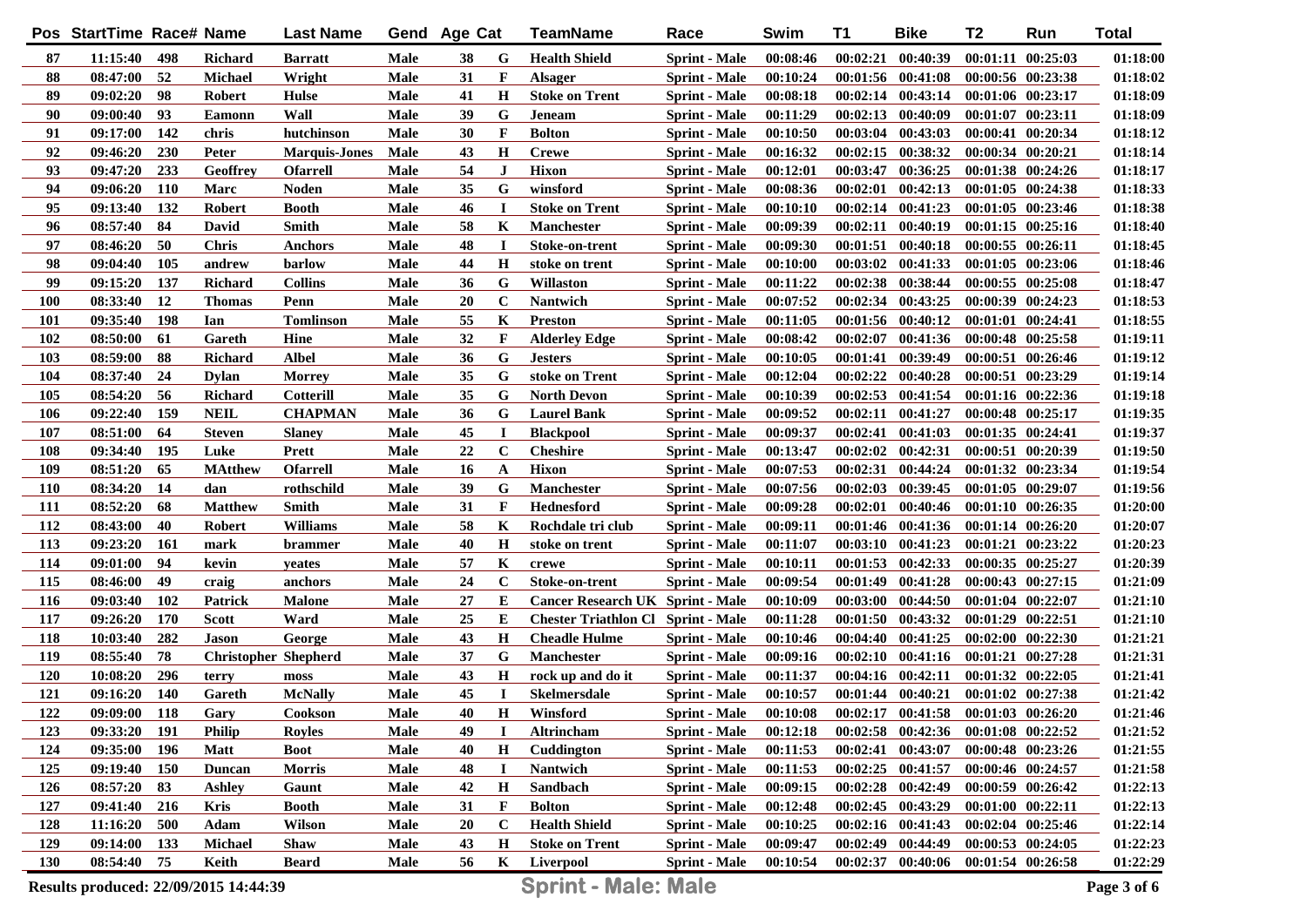|            | Pos StartTime Race# Name |            |                                       | <b>Last Name</b>      |             | Gend Age Cat |             | <b>TeamName</b>                           | Race                 | Swim     | <b>T1</b> | <b>Bike</b>                         | T2                    | Run                   | <b>Total</b> |
|------------|--------------------------|------------|---------------------------------------|-----------------------|-------------|--------------|-------------|-------------------------------------------|----------------------|----------|-----------|-------------------------------------|-----------------------|-----------------------|--------------|
| 131        | $09:44:40$ 225           |            | Alan                                  | <b>Needham</b>        | Male        | 63           | L           | <b>Chester Triathlon Cl Sprint - Male</b> |                      | 00:12:23 |           | 00:03:24 00:39:29                   |                       | $00:01:55$ $00:25:36$ | 01:22:47     |
| 132        | 09:29:40                 | 180        | John                                  | <b>Broadbent</b>      | Male        | 68           | M           | Leek                                      | <b>Sprint</b> - Male | 00:12:30 |           | 00:02:16 00:41:35                   | 00:00:56 00:25:31     |                       | 01:22:48     |
| 133        | 09:23:00                 | <b>160</b> | Richard                               | Jones                 | <b>Male</b> | 47           | $\bf{I}$    | runcorn                                   | <b>Sprint</b> - Male | 00:11:31 |           | $00:02:08$ $00:42:52$               |                       | $00:01:08$ $00:25:11$ | 01:22:50     |
| 134        | 09:51:40                 | 246        | Paul                                  | Quinn                 | Male        | 43           | $\mathbf H$ | Wigan                                     | <b>Sprint - Male</b> | 00:11:18 |           | 00:03:02 00:39:12                   |                       | $00:01:44$ $00:27:42$ | 01:22:58     |
| 135        | 09:05:40                 | 108        | Lee                                   | Cimino                | Male        | 30           | F           | Leek                                      | <b>Sprint - Male</b> | 00:08:39 |           | $00:02:20$ $00:49:03$               | $00:01:14$ $00:21:48$ |                       | 01:23:04     |
| 136        | 09:47:40                 | 234        | <b>Thomas</b>                         | <b>Richardson</b>     | Male        |              |             |                                           | <b>Sprint - Male</b> | 00:13:52 |           | $00:01:26$ $00:42:18$               | 00:00:54 00:24:41     |                       | 01:23:11     |
| 137        | 09:24:20                 | 164        | George                                | <b>Harrison</b>       | Male        | 41           | $\mathbf H$ | <b>Chelmsford</b>                         | <b>Sprint - Male</b> | 00:11:03 |           | $00:02:53$ $00:44:22$               |                       | 00:00:46 00:24:10     | 01:23:14     |
| 138        | 09:08:20                 | 116        | Owen                                  | <b>Haylock</b>        | Male        | 18           | B           | <b>Ruthin</b>                             | <b>Sprint - Male</b> | 00:09:38 |           | 00:03:31 00:44:35                   | $00:01:04$ $00:24:26$ |                       | 01:23:14     |
| 139        | 09:55:00                 | 256        | Carl                                  | <b>Telford</b>        | <b>Male</b> | 30           | $\mathbf F$ | <b>St helens</b>                          | <b>Sprint - Male</b> | 00:12:27 | 00:03:37  | 00:43:03                            | 00:00:51 00:23:19     |                       | 01:23:17     |
| 140        | 10:06:40                 | 291        | Oliver                                | wilson                | <b>Male</b> | 23           | $\mathbf C$ | hull                                      | <b>Sprint - Male</b> | 00:12:08 | 00:02:47  | 00:40:19                            | $00:01:15$ $00:26:54$ |                       | 01:23:23     |
| 141        | 08:47:40                 | 54         | brian                                 | astbury               | <b>Male</b> | 46           | $\bf{I}$    | glossop                                   | <b>Sprint - Male</b> | 00:10:14 |           | 00:03:32 00:40:56                   |                       | $00:01:41$ $00:27:13$ | 01:23:36     |
| 142        | 09:49:00                 | 238        | barry                                 | thomas                | <b>Male</b> | 55           | K           | <b>Cheshire</b>                           | <b>Sprint - Male</b> | 00:13:43 | 00:02:57  | 00:40:28                            | 00:01:31 00:24:57     |                       | 01:23:36     |
| 143        | 08:49:00                 | 58         | <b>Charlie</b>                        | <b>Appleby</b>        | Male        | 40           | $\mathbf H$ | Wistaston                                 | <b>Sprint - Male</b> | 00:09:16 |           | $00:02:45$ $00:43:27$               |                       | 00:01:21 00:26:48     | 01:23:37     |
| 144        | 10:07:40                 | 294        | Lloyd                                 | <b>Harvey</b>         | <b>Male</b> | 45           | $\bf{I}$    | stoke-on-trent                            | <b>Sprint - Male</b> | 00:12:22 |           | 00:02:49 00:43:35                   | $00:01:20$ $00:23:57$ |                       | 01:24:03     |
| 145        | 09:08:40                 | 117        | <b>Simon</b>                          | <b>Thomson</b>        | <b>Male</b> | 44           | $\mathbf H$ | Runcorn                                   | <b>Sprint - Male</b> | 00:10:24 |           | 00:03:23 00:41:37                   | 00:01:11 00:27:31     |                       | 01:24:06     |
| 146        | 09:30:40                 | 183        | Gary                                  | Garnczarczyk          | Male        | 48           | <b>I</b>    | <b>Sandbach</b>                           | <b>Sprint - Male</b> | 00:10:28 |           | 00:02:06 00:42:09                   |                       | $00:01:15$ $00:28:18$ | 01:24:16     |
| 147        | 08:54:00                 | 73         | Danny                                 | <b>Burke</b>          | <b>Male</b> | 38           | G           | Hawarden                                  | <b>Sprint - Male</b> | 00:13:09 | 00:01:39  | 00:44:32                            | 00:01:12 00:23:48     |                       | 01:24:20     |
| 148        | 11:16:40                 | 501        | <b>Colin</b>                          | <b>Doyle</b>          | Male        | 45           | <b>I</b>    | <b>Health Shield</b>                      | <b>Sprint - Male</b> | 00:10:10 | 00:03:02  | 00:43:18                            |                       | 00:01:12 00:26:43     | 01:24:25     |
| 149        | 09:39:00                 | 208        | <b>Matt</b>                           | Rogerson              | Male        | 37           | G           | <b>Crewe</b>                              | <b>Sprint - Male</b> | 00:11:17 | 00:03:27  | 00:45:33                            |                       | 00:01:35 00:22:36     | 01:24:28     |
| 150        | 08:51:40                 | 66         | Paul                                  | Evans                 | Male        | 56           | K           | whitchurch                                | <b>Sprint - Male</b> | 00:08:49 |           | $00:02:41$ $00:42:06$               |                       | 00:01:32 00:29:21     | 01:24:29     |
| 151        | 09:11:20                 | 125        | <b>Harry</b>                          | Colson                | Male        | 45           | 1           | <b>Bury</b>                               | <b>Sprint - Male</b> | 00:09:22 | 00:01:57  | 00:45:39                            |                       | 00:00:48 00:26:51     | 01:24:37     |
| 152        | 09:47:00                 | 232        | <b>Steve</b>                          | Farnell               | Male        | 40           | H           | <b>Crewe</b>                              | <b>Sprint - Male</b> | 00:13:46 |           | 00:03:38 00:43:14                   |                       | 00:00:53 00:23:06     | 01:24:37     |
| 153        | 09:36:20                 | 200        | <b>Tony</b>                           | McKenna               | Male        | 44           | $\mathbf H$ | <b>Ashton Hayes</b>                       | <b>Sprint - Male</b> | 00:11:48 |           | $00:02:55$ $00:43:16$               |                       | $00:01:02$ $00:25:42$ | 01:24:43     |
| 154        | 08:55:20                 | 74         | <b>Mike</b>                           | Foran                 | Male        | 46           | $\bf I$     | Bury                                      | <b>Sprint - Male</b> | 00:12:25 |           | 00:02:35 00:43:01                   |                       | $00:01:31$ $00:25:12$ | 01:24:44     |
| 155        | 09:20:00                 | 151        | Peter                                 | <b>Rigby</b>          | Male        | 54           | $\bf J$     | <b>Stockton Heath</b>                     | <b>Sprint - Male</b> | 00:13:46 | 00:03:29  | 00:42:10                            |                       | $00:01:25$ $00:24:10$ | 01:25:00     |
| 156        | 11:17:20                 | 503        | David                                 | <b>Russan</b>         | Male        | 37           | G           | <b>Health Shield</b>                      | <b>Sprint - Male</b> | 00:10:30 | 00:02:55  | 00:44:55                            |                       | 00:00:43 00:26:08     | 01:25:11     |
| 157        | 09:12:40                 | 129        | <b>BEN</b>                            | <b>WARRILLOW Male</b> |             | 41           | $\mathbf H$ | <b>WARRILLOW</b>                          | Sprint - Male        | 00:10:48 | 00:03:19  | 00:47:52                            |                       | $00:01:11$ $00:22:19$ | 01:25:29     |
| 158        | 09:13:20                 | 131        | <b>Martin</b>                         | Wood                  | Male        | 57           | K           | <b>Crewe</b>                              | <b>Sprint - Male</b> | 00:10:33 |           | $00:03:11$ $00:43:41$               |                       | $00:01:44$ $00:26:24$ | 01:25:33     |
| 159        | 09:34:00                 | 193        | Tim                                   | <b>Jacques</b>        | Male        | 50           | $\bf J$     | <b>Preston</b>                            | <b>Sprint - Male</b> | 00:11:22 | 00:02:33  | 00:44:00                            |                       | 00:00:56 00:26:51     | 01:25:42     |
| <b>160</b> | 08:55:00                 | 76         | Jonathan                              | <b>Paxton</b>         | Male        | 49           | <b>I</b>    | West lands Tri club                       | <b>Sprint</b> - Male | 00:10:29 | 00:02:44  | 00:44:32                            |                       | 00:00:54 00:27:14     | 01:25:53     |
| 161        | 09:59:00                 | 268        | Mark                                  | <b>Halliwell</b>      | Male        | 52           | J           | Warrington                                | <b>Sprint</b> - Male | 00:11:19 | 00:02:27  | 00:44:46                            |                       | $00:01:09$ $00:26:12$ | 01:25:53     |
| 162        | 09:08:00                 | 115        | <b>Phil</b>                           | Crump                 | Male        | 52           | J           | <b>Northwich</b>                          | <b>Sprint - Male</b> | 00:11:15 | 00:02:37  | 00:41:22                            |                       | 00:01:16 00:29:33     | 01:26:03     |
| 163        | 09:27:40                 | 174        | <b>Matt</b>                           | Newsome               | Male        | 42           | $\mathbf H$ | <b>Preston</b>                            | <b>Sprint</b> - Male | 00:11:55 | 00:02:56  | 00:46:39                            |                       | 00:00:37 00:24:30     | 01:26:37     |
| 164        | 09:07:20                 | 113        | <b>Matt</b>                           | Corroboy              | Male        | 37           | G           | <b>Cancer Research UK Sprint - Male</b>   |                      | 00:10:30 | 00:01:53  | 00:45:57                            |                       | 00:01:25 00:26:54     | 01:26:39     |
| 165        | 09:28:40                 | 177        | stephen                               | taylor                | Male        | 31           | F           | <b>Cancer Research UK Sprint - Male</b>   |                      | 00:11:17 |           | $00:02:33$ $00:46:03$               |                       | 00:00:55 00:25:54     | 01:26:42     |
| 166        | 10:06:00                 | 289        | <b>Michael</b>                        | Pearson               | Male        | 29           | E           | Leek                                      | <b>Sprint - Male</b> | 00:13:28 |           | $00:03:13$ $00:42:02$               | 00:01:38 00:26:33     |                       | 01:26:54     |
| 167        | 08:49:20                 | - 59       | ANDREW ANGLES                         |                       | <b>Male</b> | 45           | $\bf I$     | nantwich                                  | <b>Sprint - Male</b> | 00:11:25 |           | $00:02:40$ $00:46:46$               | $00:01:43$ $00:24:22$ |                       | 01:26:56     |
| 168        | 11:17:40                 | 504        | John                                  | Wilson                | Male        | 27           | Е           | <b>Health Shield</b>                      | <b>Sprint - Male</b> | 00:11:15 |           | 00:04:41 00:46:49                   | 00:00:37 00:23:47     |                       | 01:27:09     |
| 169        | 09:28:00                 | 175        | Paul                                  | <b>Browne</b>         | Male        | 65           | M           | <b>Stafford</b>                           | <b>Sprint - Male</b> | 00:12:45 |           | $00:02:27$ $00:42:40$               | 00:01:43 00:27:38     |                       | 01:27:13     |
| 170        | 09:31:40                 | 186        | <b>Christopher Wilson</b>             |                       | Male        | 36           | G           | <b>Cancer Research UK Sprint - Male</b>   |                      | 00:10:33 |           | $00:02:46$ $00:44:43$               |                       | 00:01:40 00:27:37     | 01:27:19     |
| 171        | 09:51:20                 | 245        | Paul                                  | <b>Egerton</b>        | Male        | 51           | $\bf J$     | Nantwich                                  | <b>Sprint - Male</b> | 00:13:04 |           | $00:02:18$ $00:43:09$               |                       | 00:01:09 00:27:52     | 01:27:32     |
| 172        | 09:43:00                 | 220        | Dean                                  | <b>Stoker</b>         | Male        | 22           | $\mathbf C$ | <b>Newcastle Staffs</b>                   | <b>Sprint - Male</b> | 00:11:58 |           | $00:03:00$ $00:47:16$               | $00:01:10$ $00:24:10$ |                       | 01:27:34     |
| 173        | 09:04:20                 | 104        | Jamie                                 | <b>Rigby</b>          | Male        | 28           | Е           | <b>Manchester</b>                         | <b>Sprint - Male</b> | 00:11:10 |           | $00:02:36$ $00:47:10$               | 00:01:23 00:25:48     |                       | 01:28:07     |
| 174        | 08:48:40 57              |            | <b>Anthony</b>                        | <b>Wilcox</b>         | Male        | 54           | J           | stockport                                 | <b>Sprint - Male</b> | 00:11:37 |           | 00:03:05 00:41:50 00:00:58 00:30:38 |                       |                       | 01:28:08     |
|            |                          |            | Results produced: 22/09/2015 14:44:39 |                       |             |              |             | <b>Sprint - Male: Male</b>                |                      |          |           |                                     |                       |                       | Page 4 of 6  |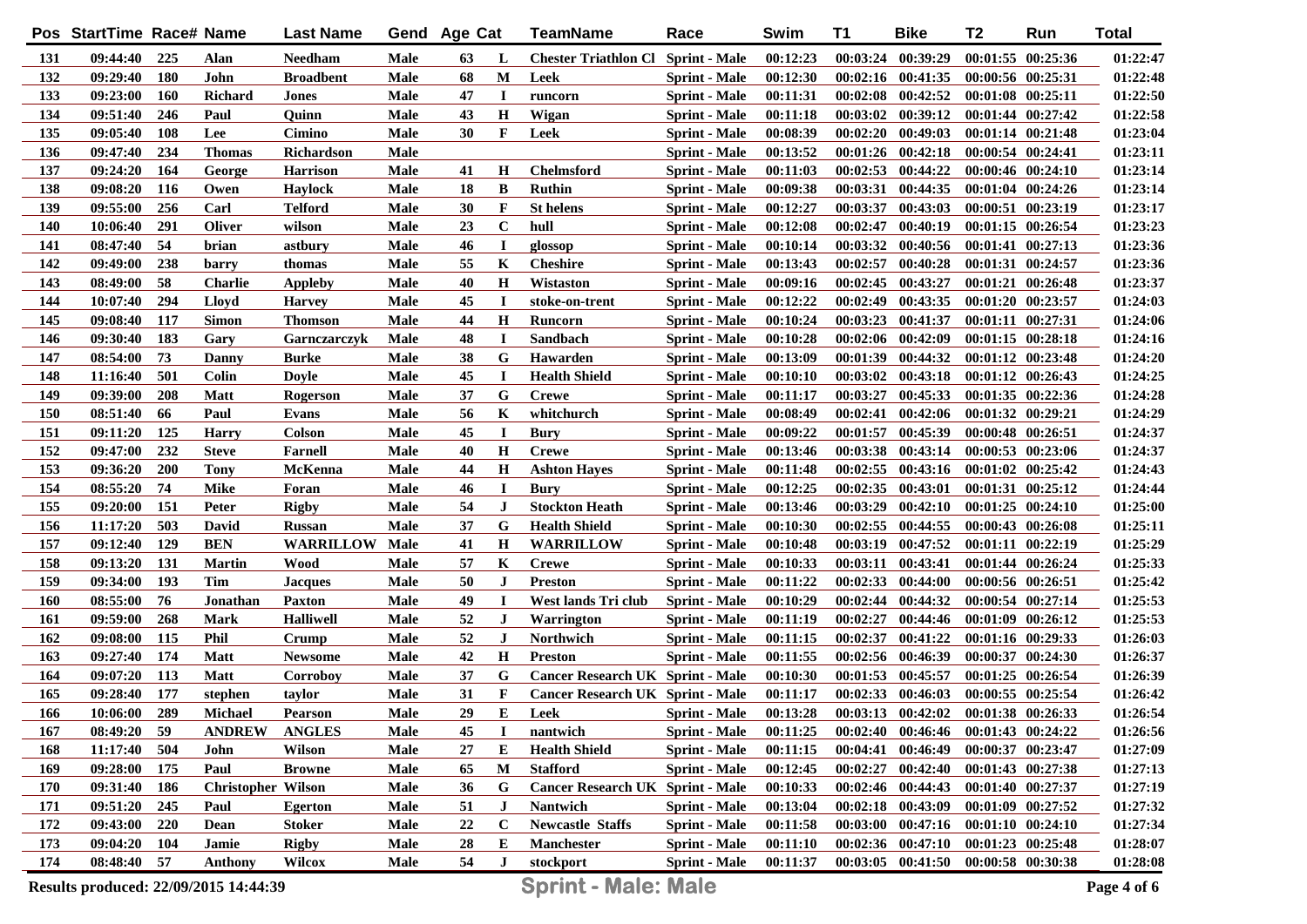|            | Pos StartTime Race# Name |            |                                       | <b>Last Name</b> |             | Gend Age Cat |              | <b>TeamName</b>                           | Race                 | Swim     | <b>T1</b> | <b>Bike</b>           | T <sub>2</sub> | Run                   | <b>Total</b> |
|------------|--------------------------|------------|---------------------------------------|------------------|-------------|--------------|--------------|-------------------------------------------|----------------------|----------|-----------|-----------------------|----------------|-----------------------|--------------|
| 175        | 09:17:40                 | 144        | <b>Stephen</b>                        | Hulme            | Male        | 34           | F            | <b>Bikes &amp; Beer</b>                   | <b>Sprint - Male</b> | 00:12:32 |           | $00:02:57$ $00:46:43$ |                | $00:01:12$ $00:24:51$ | 01:28:15     |
| 176        | 09:14:40                 | 135        | Jon                                   | <b>Ashley</b>    | Male        | 63           | L            | Altrincham                                | <b>Sprint - Male</b> | 00:09:54 |           | $00:02:54$ $00:41:20$ |                | 00:01:40 00:32:41     | 01:28:29     |
| 177        | 09:53:20                 | 251        | John                                  | <b>Hennessey</b> | Male        | 35           | G            | <b>Eccles</b>                             | <b>Sprint - Male</b> | 00:14:28 |           | $00:03:13$ $00:43:13$ |                | 00:01:37 00:26:04     | 01:28:35     |
| 178        | 09:33:40                 | 192        | Ray                                   | McCann           | Male        | 53           | $\mathbf{J}$ | <b>Deeside</b>                            | <b>Sprint - Male</b> | 00:11:01 |           | 00:03:23 00:45:14     |                | $00:00:57$ $00:28:11$ | 01:28:46     |
| 179        | 10:05:00                 | 286        | terry                                 | carus            | Male        | 55           | K            | wirral                                    | <b>Sprint - Male</b> | 00:12:26 |           | 00:03:03 00:45:29     |                | 00:01:23 00:26:33     | 01:28:54     |
| <b>180</b> | 09:44:20                 | 224        | <b>Mark</b>                           | <b>Shearer</b>   | <b>Male</b> | 54           | $\bf J$      | <b>Northwich</b>                          | <b>Sprint - Male</b> | 00:14:03 |           | 00:03:56 00:42:59     |                | 00:01:53 00:26:20     | 01:29:11     |
| 181        | 10:00:20                 | 272        | Craig                                 | Pennington       | Male        | 29           | Е            | <b>CRUK</b>                               | <b>Sprint - Male</b> | 00:10:55 |           | 00:02:01 00:47:18     |                | 00:00:38 00:28:32     | 01:29:24     |
| 182        | 09:20:40                 | 153        | <b>Robert</b>                         | <b>Bryan</b>     | Male        | 42           | $\bf H$      | Worsley                                   | <b>Sprint - Male</b> | 00:11:16 |           | $00:02:56$ $00:45:43$ |                | 00:01:54 00:27:36     | 01:29:25     |
| 183        | 09:21:40                 | 156        | alan                                  | edwards          | Male        | 60           | L            | warrington                                | <b>Sprint - Male</b> | 00:12:44 |           | 00:04:10 00:43:00     |                | 00:01:22 00:28:47     | 01:30:03     |
| 184        | 09:51:00                 | 244        | Joe                                   | Griffin          | Male        | 31           | F            | <b>Stafford</b>                           | <b>Sprint - Male</b> | 00:12:12 |           | 00:03:12 00:48:22     |                | $00:01:05$ $00:26:00$ | 01:30:51     |
| 185        | 08:44:40                 | 45         | <b>Vince</b>                          | Walker           | <b>Male</b> | 47           | $\bf{I}$     | <b>Preston</b>                            | <b>Sprint - Male</b> | 00:08:46 |           | 00:03:52 00:48:47     |                | $00:01:23$ $00:28:05$ | 01:30:53     |
| 186        | 09:39:40                 | 210        | <b>Martin</b>                         | <b>Baines</b>    | Male        | 31           | F            | <b>Nantwich</b>                           | <b>Sprint</b> - Male | 00:12:04 |           | 00:03:00 00:46:27     |                | 00:00:56 00:28:29     | 01:30:56     |
| 187        | 09:27:20                 | 173        | Robin                                 | Knight           | Male        | 38           | G            | Preston                                   | <b>Sprint - Male</b> | 00:16:01 |           | $00:04:32$ $00:42:21$ |                | 00:01:55 00:26:09     | 01:30:58     |
| 188        | 09:32:20                 | 188        | John                                  | <b>Barton</b>    | <b>Male</b> | 60           | L            | Winsford                                  | <b>Sprint - Male</b> | 00:12:16 |           | $00:03:14$ $00:44:42$ |                | 00:01:40 00:29:12     | 01:31:04     |
| 189        | 09:52:20                 | 248        | Dan                                   | Smith            | Male        | 20           | C            | <b>Team Prime</b>                         | <b>Sprint</b> - Male | 00:16:42 |           | $00:03:17$ $00:43:20$ |                | $00:01:20$ $00:26:28$ | 01:31:07     |
| 190        | 11:18:00                 | 505        | David                                 | Long             | Male        | 39           | G            | <b>Health Shield</b>                      | <b>Sprint - Male</b> | 00:13:43 |           | $00:03:51$ $00:46:00$ |                | 00:01:44 00:25:55     | 01:31:13     |
| 191        | 09:31:00                 | 184        | david                                 | hynes            | <b>Male</b> | 36           | G            | st helens                                 | <b>Sprint - Male</b> | 00:11:53 |           | 00:02:36 00:45:59     |                | 00:01:59 00:28:48     | 01:31:15     |
| 192        | 09:42:00                 | 217        | John                                  | <b>Williams</b>  | Male        | 37           | G            | manchester                                | <b>Sprint - Male</b> | 00:09:30 |           | $00:04:25$ $00:47:20$ |                | $00:01:25$ $00:28:36$ | 01:31:16     |
| 193        | 09:37:40                 | 204        | <b>Darren</b>                         | Ward             | Male        | 48           | I            | <b>Kingstone</b>                          | <b>Sprint</b> - Male | 00:11:30 |           | $00:05:01$ $00:49:50$ |                | 00:00:56 00:24:02     | 01:31:19     |
| 194        | 09:56:40                 | 261        | ian                                   | martin           | <b>Male</b> | 28           | E            | Neither fussed nor bo Sprint - Male       |                      | 00:14:14 |           | 00:06:54 00:45:43     |                | 00:01:20 00:23:11     | 01:31:22     |
| 195        | 09:49:20                 | 239        | <b>Jason</b>                          | Oak              | Male        | 32           | F            | <b>Manchester</b>                         | <b>Sprint</b> - Male | 00:12:46 |           | 00:03:45 00:42:32     |                | 00:01:26 00:30:55     | 01:31:24     |
| 196        | 09:24:40                 | 165        | <b>Mark</b>                           | Morris           | Male        | 34           | $\mathbf{F}$ | Nantwich                                  | <b>Sprint</b> - Male | 00:11:39 |           | $00:03:45$ $00:49:44$ |                | $00:01:27$ $00:25:13$ | 01:31:48     |
| 197        | 09:40:20                 | 212        | Luke                                  | <b>Savage</b>    | Male        | 23           | $\mathbf C$  | wigan                                     | <b>Sprint - Male</b> | 00:13:50 |           | $00:05:46$ $00:46:15$ |                | $00:00:50$ $00:25:08$ | 01:31:49     |
| 198        | 09:43:20                 | 221        | <b>Chris</b>                          | <b>Evans</b>     | Male        | 58           | K            | wigan                                     | <b>Sprint</b> - Male | 00:14:32 |           | 00:03:38 00:44:13     |                | 00:01:50 00:27:46     | 01:31:59     |
| 199        | 09:10:40                 | 123        | <b>Christopher Hallworth</b>          |                  | Male        | 27           | Е            | <b>Stockport</b>                          | <b>Sprint</b> - Male | 00:12:32 |           | 00:02:40 00:47:55     |                | 00:01:26 00:27:45     | 01:32:18     |
| 200        | 10:06:20                 | 290        | <b>Vincent</b>                        | Friery           | Male        | 59           | K            | <b>Liverpool</b>                          | <b>Sprint</b> - Male | 00:15:13 |           | 00:03:46 00:44:31     |                | 00:01:39 00:27:21     | 01:32:30     |
| 201        | 09:50:40                 | 243        | Craig                                 | Wright           | Male        | 44           | H            | Delph Oldham                              | <b>Sprint</b> - Male | 00:13:21 |           | 00:04:11 00:47:08     |                | $00:02:05$ $00:25:55$ | 01:32:40     |
| 202        | 09:45:00                 | 226        | <b>CHRISTOPHBYATTE</b>                |                  | Male        | 45           | $\bf I$      | <b>British Heart Founda Sprint - Male</b> |                      | 00:12:23 |           | 00:04:41 00:47:57     |                | 00:01:49 00:25:58     | 01:32:48     |
| 203        | 09:25:00                 | 166        | <b>James</b>                          | <b>Davies</b>    | Male        | 28           | Е            | bridgend                                  | <b>Sprint</b> - Male | 00:12:30 |           | 00:02:57 00:47:26     |                | 00:00:47 00:29:09     | 01:32:49     |
| 204        | 09:04:00                 | 103        | <b>Steve</b>                          | <b>Hammond</b>   | Male        | 54           | J            | cheshire                                  | <b>Sprint</b> - Male | 00:12:15 |           | 00:02:56 00:45:13     |                | 00:01:33 00:30:54     | 01:32:51     |
| 205        | 08:41:00                 | 34         | <b>Bert</b>                           | Carter           | Male        | 58           | K            | <b>Chester</b>                            | <b>Sprint</b> - Male | 00:08:31 |           | 00:03:25 00:50:27     |                | 00:00:41 00:29:59     | 01:33:03     |
| 206        | 09:02:00                 | 97         | Lee                                   | Moore            | Male        | 33           | $\mathbf{F}$ | Stoke-on-trent                            | <b>Sprint</b> - Male | 00:12:16 |           | 00:03:51 00:46:49     |                | 00:00:59 00:29:10     | 01:33:05     |
| 207        | 09:15:00                 | 136        | John                                  | <b>Buck</b>      | Male        | 45           | I            | <b>Fat Bloke</b>                          | <b>Sprint</b> - Male | 00:10:47 |           | 00:02:48 00:45:39     |                | 00:01:18 00:32:48     | 01:33:20     |
| 208        | 09:46:40                 | 231        | <b>Stephen</b>                        | <b>Babb</b>      | Male        | 51           | J            | <b>Stafford</b>                           | <b>Sprint</b> - Male | 00:12:46 |           | 00:03:47 00:47:35     |                | 00:01:42 00:27:46     | 01:33:36     |
| 209        | 10:01:00                 | 274        | Paul                                  | Ferguson         | Male        | 51           | J            | sandycroft                                | <b>Sprint - Male</b> | 00:12:35 | 00:02:24  | 00:46:47              |                | 00:01:27 00:30:24     | 01:33:37     |
| <b>210</b> | 09:52:00                 | 247        | dannv                                 | cross            | Male        | 33           | F            | wallasey                                  | <b>Sprint</b> - Male | 00:12:40 |           | 00:04:09 00:48:18     |                | 00:01:33 00:26:59     | 01:33:39     |
| 211        | 10:00:40                 | 273        | Guy                                   | <b>Davies</b>    | Male        | 38           | G            | Liverpool                                 | <b>Sprint</b> - Male | 00:13:54 |           | $00:02:44$ $00:50:28$ |                | $00:01:00$ $00:25:57$ | 01:34:03     |
| 212        | 09:19:00                 | 148        | Andy                                  | <b>Stringer</b>  | Male        | 45           |              | <b>Manchester</b>                         | <b>Sprint - Male</b> | 00:11:14 |           | $00:04:02$ $00:46:54$ |                | 00:01:42 00:30:14     | 01:34:06     |
| 213        | 09:56:20                 | <b>260</b> | Andy                                  | Ashton           | Male        | 52           | J            | <b>Chester</b>                            | <b>Sprint - Male</b> | 00:12:36 |           | 00:04:29 00:46:26     |                | 00:02:12 00:28:32     | 01:34:15     |
| 214        | 09:41:00                 | 214        | Colm                                  | <b>Mulhern</b>   | Male        | 40           | $\bf H$      | Altrincham                                | <b>Sprint - Male</b> | 00:11:50 |           | 00:03:14 00:50:43     |                | 00:00:53 00:28:02     | 01:34:42     |
| 215        | 11:13:20                 | 491        | <b>Robert</b>                         | Worthington      | Male        | 57           | K            | Nantwich                                  | <b>Sprint - Male</b> | 00:09:11 |           | $00:03:01$ $00:46:40$ |                | 00:02:11 00:34:04     | 01:35:07     |
| 216        | 09:54:40                 | 255        | Garry                                 | <b>Towers</b>    | Male        | 59           | K            | Nantwich                                  | <b>Sprint - Male</b> | 00:16:03 |           | $00:03:54$ $00:47:04$ |                | $00:01:18$ $00:27:20$ | 01:35:39     |
| 217        | 09:54:20                 | 254        | Ben                                   | <b>Cannon</b>    | Male        | 19           | В            |                                           | <b>Sprint - Male</b> | 00:12:59 |           | 00:04:16 00:44:49     |                | 00:01:32 00:32:13     | 01:35:49     |
| 218        | 09:50:20                 | 242        | Aidan                                 | <b>Humble</b>    | Male        | 45           | $\bf{I}$     | Sanofi TCT                                | <b>Sprint - Male</b> | 00:18:57 |           | 00:04:00 00:43:52     |                | 00:02:03 00:27:25     | 01:36:17     |
|            |                          |            |                                       |                  |             |              |              |                                           |                      |          |           |                       |                |                       |              |
|            |                          |            | Results produced: 22/09/2015 14:44:39 |                  |             |              |              | <b>Sprint - Male: Male</b>                |                      |          |           |                       |                |                       | Page 5 of 6  |